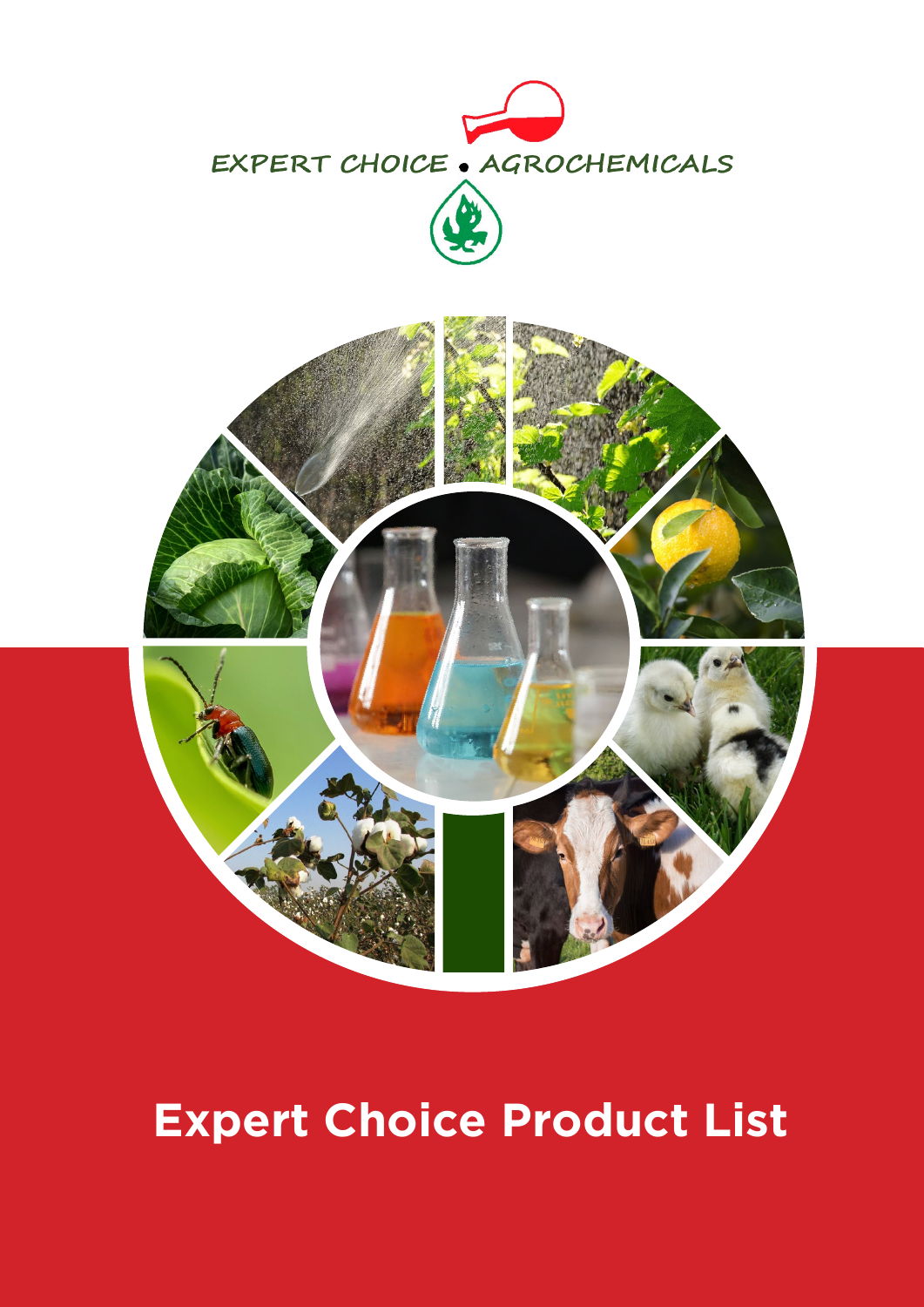### **AGROCHEMICALS**

| <b>REGISTERED CHEMICALS</b>       |                               |                            |                       |                    |  |  |
|-----------------------------------|-------------------------------|----------------------------|-----------------------|--------------------|--|--|
| Aluminium Phosphide               | Glyphosate 41SL               | Halosulfuron 75WDG         | Malathion 50EC        | Atrazine 50SC      |  |  |
| Nicosulfuron 75WG                 | Dimethoate 40EC               | Lambda Cyhalothrin<br>SEC. | Cypermethrin Tech 95% | Abamectin 18EC     |  |  |
| Metalaxyl + Mancozeb<br><b>WP</b> | Imidacloprid 200SL            | Propaguizafop 100EC        | Diazinon 30EC         | Acetamiprid 20SP   |  |  |
| Diquat Dibromid 200SL             | Chlorothalonil<br>Triadimenol |                            | Mancozeb              | Copper Oxychloride |  |  |
|                                   |                               |                            |                       |                    |  |  |

| <b>INSECTICIDES</b>                                                          |                           |               |                |                   |  |  |
|------------------------------------------------------------------------------|---------------------------|---------------|----------------|-------------------|--|--|
| Beta Cyfluthrin<br>Belt<br>Fipronil<br>Thunder<br>Chlorpyrifos 48<br>Steward |                           |               |                |                   |  |  |
| <b>GF 120</b>                                                                | Cyromazine '              | Carbaryl 85WP | Tracer         | <b>Profenofos</b> |  |  |
| <b>Deltamethrin</b>                                                          | <b>Emamectin Benzoate</b> | Decis         | <b>Nemesis</b> |                   |  |  |

| <b>HERBICIDES</b> |                  |            |             |              |                        |  |
|-------------------|------------------|------------|-------------|--------------|------------------------|--|
| Strong Arm        | Kalif            | Acetochlor | Stella Star | <b>MCPA</b>  | <b>Frontier Optima</b> |  |
| <b>Butachlor</b>  | Metolachlor 96EC | Campass    | Clomazone   | Ametryn 50SC | <b>Halosulfron</b>     |  |

| <b>FUNGICIDES</b>          |                      |                                         |                            |                |                   |  |  |
|----------------------------|----------------------|-----------------------------------------|----------------------------|----------------|-------------------|--|--|
| Copper Oxychloride<br>85WP | Chlorothalonil 720SC | Metalaxyl +<br>Mancozeb                 | Boscalid +<br>Azoxystrobin | Azoxystrobin   | Tebuconazole 25EC |  |  |
| Dithane M45                | Triadimenol 25EC     | Azoxystrobin +<br><b>Difeneconazole</b> | Sulfur 80WP                | Difenoconazole | Trifloxystrobin   |  |  |
| Baytan                     |                      |                                         |                            |                |                   |  |  |

| <b>GROWTH REGULATORS</b> |                               |                   |                           |                                                            |                                |  |                          |  |
|--------------------------|-------------------------------|-------------------|---------------------------|------------------------------------------------------------|--------------------------------|--|--------------------------|--|
| Gibberellic Acid         |                               |                   | N-Decanol                 | Ethephon 48SL                                              |                                |  | Uniconazole              |  |
|                          |                               |                   |                           |                                                            |                                |  |                          |  |
|                          |                               |                   |                           | <b>ACARICIDES</b>                                          |                                |  |                          |  |
| Deltamethrin 10EC        |                               |                   |                           |                                                            |                                |  |                          |  |
|                          |                               |                   |                           |                                                            |                                |  |                          |  |
|                          |                               |                   |                           | <b>SEED DRESSING</b>                                       |                                |  |                          |  |
| Fludioxonil 15 EC        | Imidacloprid +<br>Metalaxyl-M |                   | Chloropyrifos +<br>Thiram | Carboxin + Thiram                                          | Imidacloprid +<br>Tebuconazole |  | Puma Super               |  |
|                          |                               |                   |                           |                                                            |                                |  |                          |  |
|                          |                               |                   |                           | <b>NEMATICIDES</b>                                         |                                |  |                          |  |
|                          | Oxamyl                        |                   |                           | Velum                                                      |                                |  |                          |  |
|                          |                               |                   |                           |                                                            |                                |  |                          |  |
|                          |                               |                   |                           | <b>INTERMEDIATES</b>                                       |                                |  |                          |  |
| Providone                |                               | <b>Xuthum Gum</b> |                           | Fluida 150<br><b>Plastichlor L52</b><br><b>Citric Acid</b> |                                |  |                          |  |
|                          |                               |                   |                           | <b>TECHNICAL MATERIAL</b>                                  |                                |  |                          |  |
|                          | Cypermethrin 93%              |                   |                           | Albendazole                                                |                                |  | Fenitrothion 95%         |  |
| <b>BAIT</b>              |                               |                   |                           |                                                            |                                |  |                          |  |
|                          |                               |                   |                           |                                                            |                                |  |                          |  |
| Quest lure               | TML/ Fruitfly Lure            |                   | <b>Chempac Buckets</b>    | Raccumin Powder<br>/Paste                                  | <b>Pulse Wax Blocks</b>        |  | Biolure 3C-<br>Component |  |
| Cue Lure                 | <b>M3 Bait Stations</b>       |                   | <b>Moth Traps</b>         | <b>Tobacco Beetle</b>                                      | Capilure                       |  | Vert Lure                |  |
| Methyl Eugenol           | <b>MAT Blocks</b>             |                   | Eugenol Lure              | <b>Trimed Lure</b>                                         | <b>Terpinyl Acetate</b>        |  | <b>Protein Bait</b>      |  |
| Ceratitislure            |                               |                   |                           |                                                            |                                |  |                          |  |

#### **Your Farming Partner**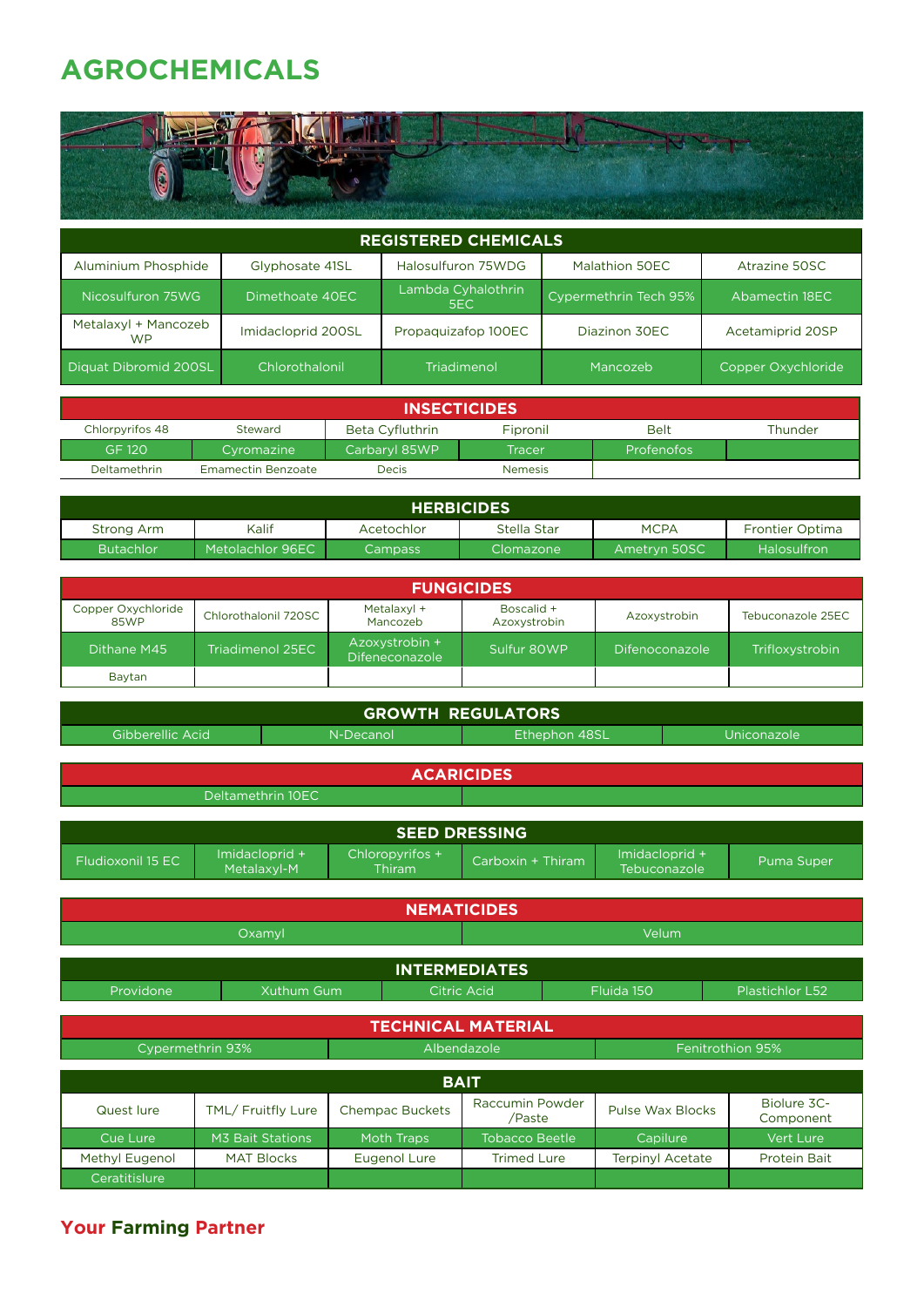### **VETERINARY MEDICINES**

| <b>CATTLE</b>      |                  |                                                                    |                                                              |                           |  |  |
|--------------------|------------------|--------------------------------------------------------------------|--------------------------------------------------------------|---------------------------|--|--|
| <b>ANTIBIOTICS</b> | <b>VACCINES</b>  | <b>INTESTINAL</b><br><b>TREATMENT AND FEED</b><br><b>ADDITIVES</b> | <b>TICK AND FLEA</b><br><b>WORMING</b><br><b>MEDICATIONS</b> |                           |  |  |
| Baycox 5%          | Corynebacterium  | Formalin 40%                                                       | Acatal                                                       | Cylene                    |  |  |
| <b>Berenil RTU</b> | Anthravax        | <b>Milking Cream</b>                                               | Cylene                                                       | Ektoban                   |  |  |
| Coliprim           | One Shot Ultra   | Providone                                                          | Amipor                                                       | Pro Dip CYP 20%           |  |  |
| <b>Dizere</b>      | <b>Multiclos</b> | Zinc Sulphate                                                      | <b>Bodyguard Pour</b>                                        | Noromectin<br>Injection   |  |  |
|                    | <b>RBSI 25D</b>  | <b>Vetguard Disinfectant</b>                                       | <b>Bayticol Dip</b>                                          | <b>Tick Grease Swavet</b> |  |  |
|                    | Supavax          |                                                                    | Avotan                                                       | <b>Triatix</b>            |  |  |
|                    | Ultra Choice 7   |                                                                    | <b>Taktic Spray</b>                                          |                           |  |  |

| <b>BIRDS AND POULTRY</b> |                           |                                   |                                                          |                              |  |  |  |
|--------------------------|---------------------------|-----------------------------------|----------------------------------------------------------|------------------------------|--|--|--|
| <b>ANTIBIOTICS</b>       | <b>WORMING MEDICATION</b> | <b>DISINFECTANTS</b>              | <b>INTESTINAL TREATMENT</b><br><b>AND FEED ADDITIVES</b> | <b>WOUND CARE</b>            |  |  |  |
| <b>Avisol Solution</b>   | Cydectin Injectable       | Chlorhexidine 5%                  | Entero-plus                                              | <b>Avert Bitter Solution</b> |  |  |  |
| Avitet                   | Endotape                  | <b>Vetguard Disinfect</b><br>Lube | Medilyte                                                 | <b>Vetguard Wound</b>        |  |  |  |
| Coliprim                 |                           | Virukill                          | Medimune                                                 |                              |  |  |  |
| Cankerex                 |                           | Ecomintic 50                      | Protexin Soluble                                         |                              |  |  |  |
| <b>Terranox</b>          |                           | Ex-A-Lint                         | <b>Bayticol Dip</b>                                      |                              |  |  |  |
|                          |                           | Tramisol                          | Avotan                                                   |                              |  |  |  |
|                          |                           | Virbamax 1st Drench               | <b>Taktic Spray</b>                                      |                              |  |  |  |

| <b>PIGS</b>        |                    |                              |                                    |                                                          |  |  |  |
|--------------------|--------------------|------------------------------|------------------------------------|----------------------------------------------------------|--|--|--|
| <b>ANTIBIOTICS</b> | <b>VACCINES</b>    | <b>DISINFECTANTS</b>         | <b>WORMING</b><br><b>MEDICINES</b> | <b>INTESTINAL</b><br><b>TREATMENT AND FEED ADDITIVES</b> |  |  |  |
| Baycox 5%          | <b>PORLIS AR-T</b> | Ringworm<br><b>Ointments</b> | <b>Dectomax</b>                    | <b>Replensol Satchet</b>                                 |  |  |  |
| Engemycin          | M PLUS PAL         | Panthox Aerosol              | Ivomec 1%                          | TFC Water Soluble Powder and Premix                      |  |  |  |
| Coliprim           |                    | Iodine Strong                | Ecomectin                          |                                                          |  |  |  |
|                    |                    |                              | Frontline                          |                                                          |  |  |  |

|                    |                                      | <b>CATS</b>                                                        |                                      |                                        |
|--------------------|--------------------------------------|--------------------------------------------------------------------|--------------------------------------|----------------------------------------|
| <b>ANTIBIOTICS</b> | <b>DISINFECTANTS</b>                 | <b>INTESTINAL</b><br><b>TREATMENT AND FEED</b><br><b>ADDITIVES</b> | <b>WORMING</b><br><b>MEDICATIONS</b> | <b>WOUND CARE</b>                      |
| Doxysyrup          | Chlorhexidine 5%                     | Canigest                                                           | <b>Advocate LRG Cat</b>              | <b>Avert Bitter</b><br><b>Solution</b> |
|                    | Eusol                                | <b>Digesteaze</b>                                                  | Antezole Cat Tabs                    | <b>Woundine Spray</b>                  |
|                    | Orovet Oral Rinse                    | <b>Diomel Paste</b>                                                | <b>Antezole Paste</b>                | Dermayet                               |
|                    | <b>Ringworm Ointment</b>             | <b>Garlic Powder</b>                                               | <b>Dicestal</b>                      | Debrizyme                              |
|                    | Vetguard<br><b>Disinfectant Lube</b> | Medimune Tabs                                                      | Milbemax                             | Antezole                               |
|                    |                                      | Protexin Soluble                                                   | Mediworm Cats                        |                                        |
|                    |                                      | Regal Cat Health Tonic                                             | Prazifen                             |                                        |
|                    |                                      | <b>Dolusol</b>                                                     | Piperazine                           |                                        |
|                    |                                      |                                                                    | <b>Quantel Tabs</b>                  |                                        |